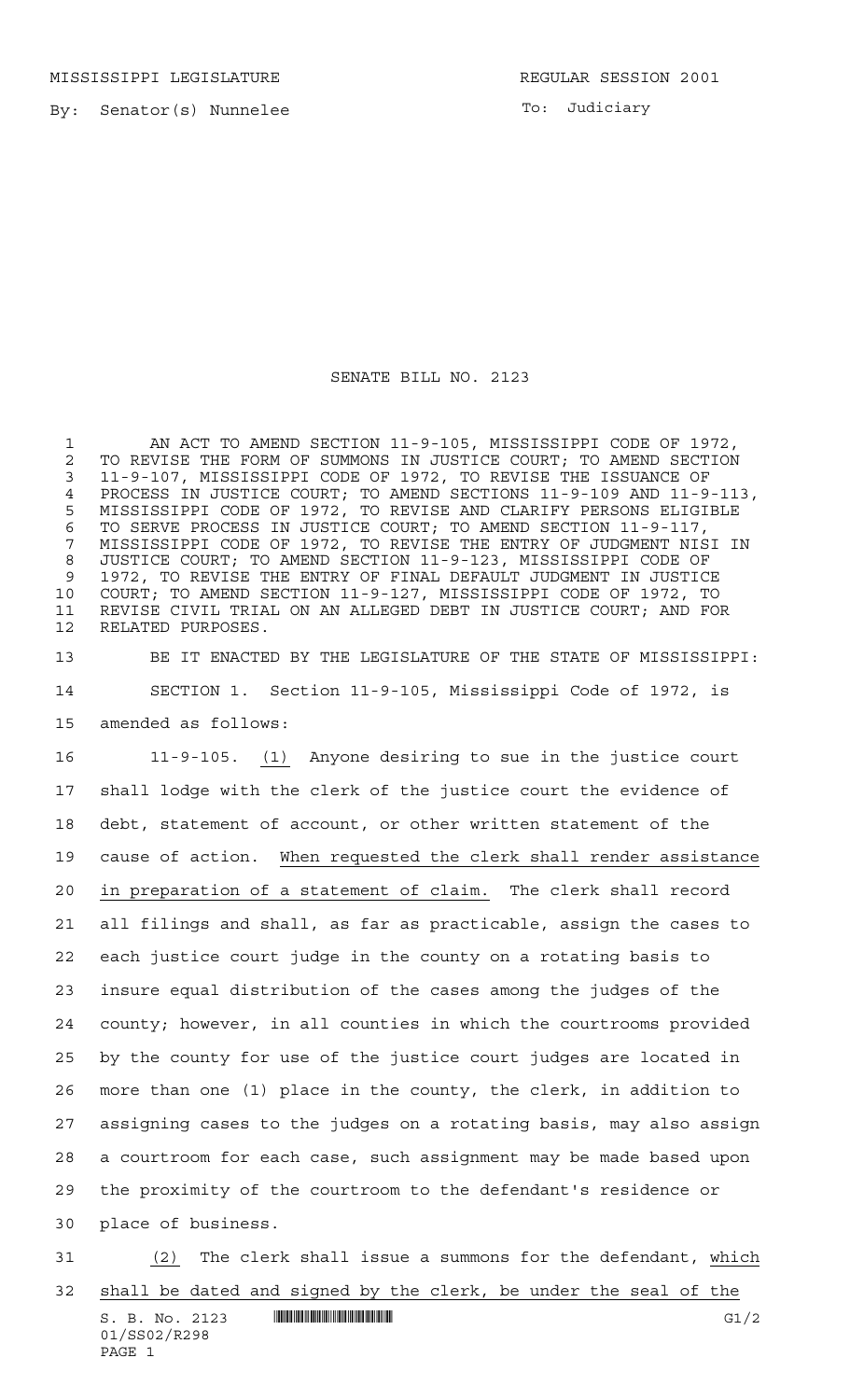court, contain the name of the court and the names of the parties, be directed to the defendant, state the name and address of the plaintiff's attorney, if any, otherwise the plaintiff's address, and time within which the defendant is required to appear and defend, and shall notify him that in case of his failure to do so, judgment by default will be rendered against him. Any summons issued within fourteen (14) days before a term of the court shall be made returnable to the next succeeding term, unless a shorter day be named, in pursuance of the provision for a trial without delay in the case of nonresident or transient defendants. When the case has been recorded and assigned and process issued, the clerk shall, within two (2) working days, forward certified copies of all documents pertaining to the case to the justice court judge to which the case is assigned for further processing.

 SECTION 2. Section 11-9-107, Mississippi Code of 1972, is amended as follows:

 11-9-107. (1) When any process has not been returned by a constable within ten (10) working days after issuance by the clerk of the justice court, the clerk shall direct the sheriff of his county and his deputies to execute any such process of the justice court; and the sheriff and his deputies shall execute any process so directed to him by any clerk of the justice court.

 (2) (a) Alternatively, a summons and statement of claim may be served upon a defendant by mailing a copy of the summons and of the statement of claim by first class mail, postage prepaid, to the person to be served, together with two (2) copies of a notice and acknowledgement and a return envelope, postage prepaid,

addressed to the sender.

 (b) Unless good cause is shown for not doing so, the court shall order the payment of the costs of personal service by the person served if such person does not complete and return within twenty (20) days after mailing the notice and

acknowledgment of receipt of summons and statement of claim.

 $S. B. No. 2123$  . Soc. 2123 01/SS02/R298 PAGE 2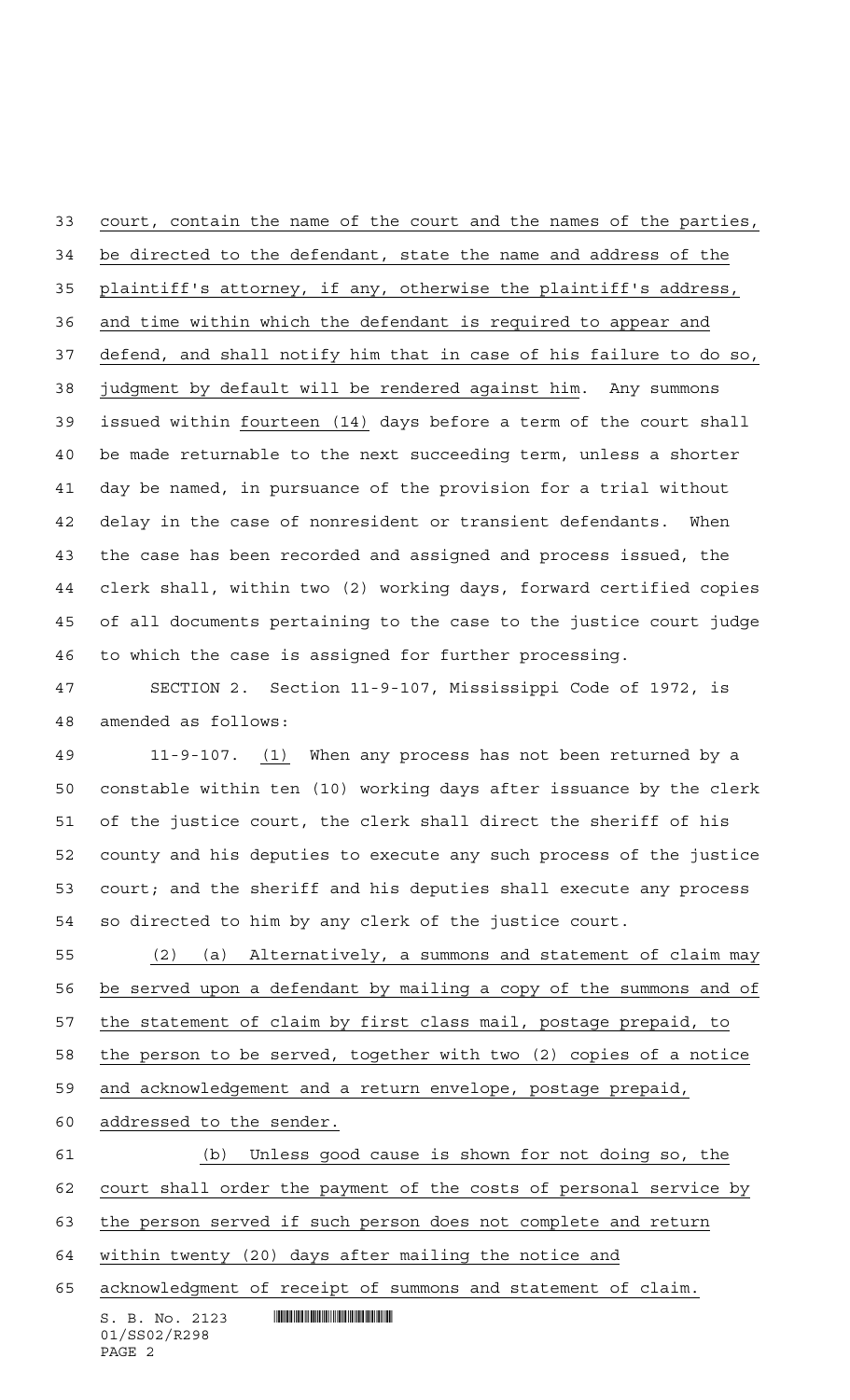## (c) The notice and acknowledgment of receipt of summons

## and statement of claim shall be executed under oath or

affirmation.

 SECTION 3. Section 11-9-109, Mississippi Code of 1972, is amended as follows:

 11-9-109. In cases of emergency, and where a constable or sheriff or deputy sheriff cannot be had in time, the clerk of the justice court may appoint some reputable person who is not a party and who is not less than eighteen (18) years of age to execute any process, the clerk to be liable on his bond for all damage which may result to a party to the cause or other person from his appointment of an insolvent or incompetent person.

 SECTION 4. Section 11-9-113, Mississippi Code of 1972, is amended as follows:

 11-9-113. The process so delivered to the sheriff or constable or other person authorized by law shall be returned by him to the clerk of the justice court, according to its command. SECTION 5. Section 11-9-117, Mississippi Code of 1972, is amended as follows:

 11-9-117. (1) If the defendant does not file an answer within fourteen (14) days from the date of service, the plaintiff may make application for default judgment.

 (2) The judgment nisi against a defaulting witness, may be 89 in the following form, viz.: "\_\_\_\_\_\_\_\_\_\_\_\_\_\_\_, being subpoenaed 90 to appear this day as a witness for \_\_\_\_\_\_\_\_\_\_\_\_\_\_, the

91 \_\_\_\_\_\_\_\_\_\_\_\_\_\_\_, in the case of \_\_\_\_\_\_\_\_\_\_\_\_\_\_\_\_ v.

92 \_\_\_\_\_\_\_\_\_\_\_\_\_\_\_\_, No. \_\_\_\_\_\_\_\_\_\_\_\_\_\_\_\_, and having made default,

93 judgment is given against said \_\_\_\_\_\_\_\_\_\_\_\_\_\_\_, the defaulting 94 witness, for Ten Dollars, in favor of  $\frac{1}{\sqrt{1-\frac{1}{2}}\sqrt{1-\frac{1}{2}}\sqrt{1-\frac{1}{2}}\sqrt{1-\frac{1}{2}}\sqrt{1-\frac{1}{2}}$ 95 final unless said \_\_\_\_\_\_\_\_\_\_\_\_\_, the witness, shall show cause

against it according to law."

(3) Notice of the entry of judgment nisi shall be sent to

98 the defendant by first class mail, postage prepaid.